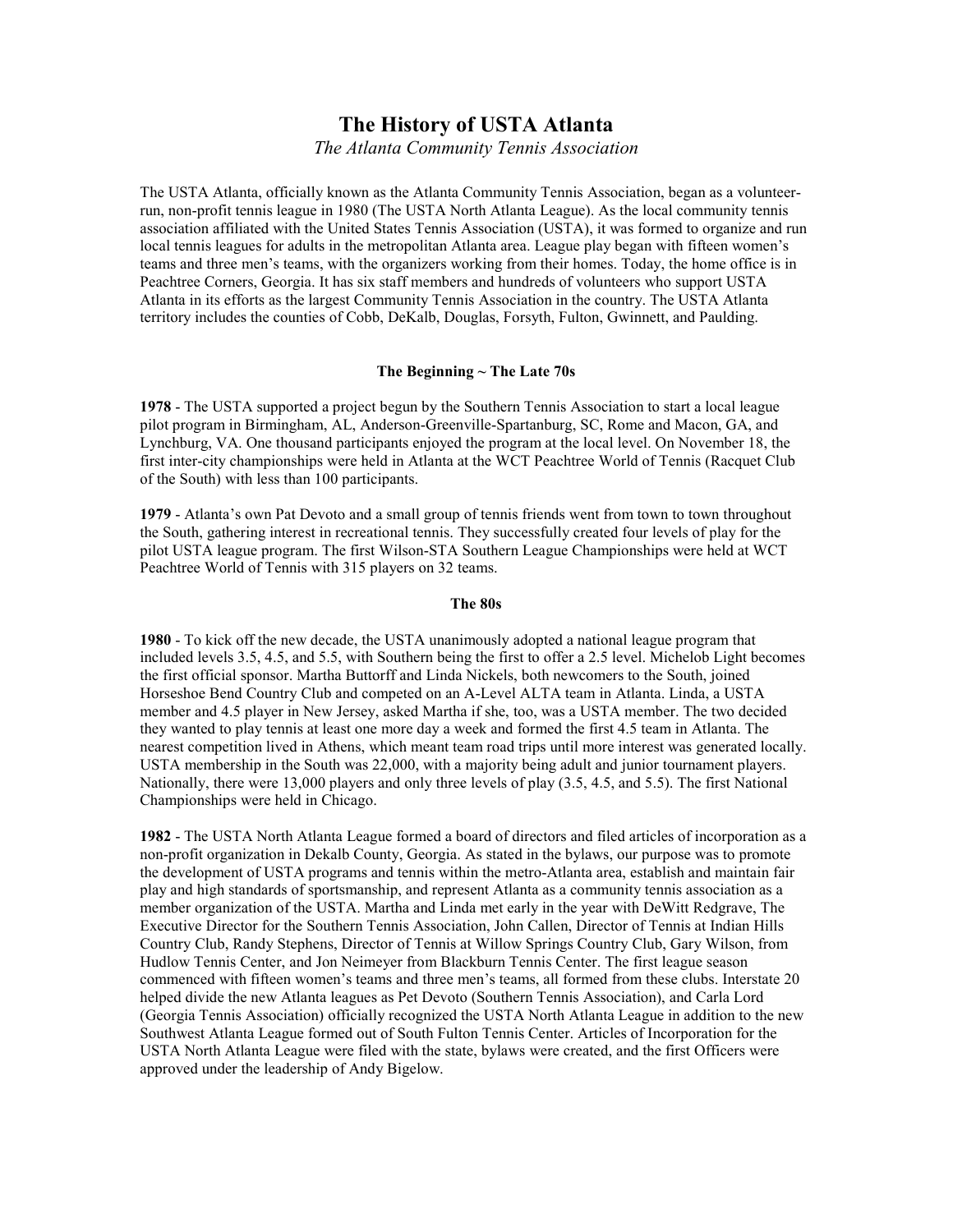**1983** - There were already 50,000 players, and all 17 USTA Sections were involved in the young league program.

**1984** - Senior play begins in Atlanta, allowing men and women ages 55 and older to participate. Always the leader, the Southern Tennis Association (now called the USTA Southern Section) invited the winning senior teams to compete in the Southern Sectionals in Lexington, Kentucky. Volvo became the new sponsor of the league program. The 4.0 level was created, and the 5.0 level replaced the 5.5 level.

**1986** - For the first time, the USTA hired verifiers for competition and instituted a disqualification process.

**1988** - Southern League Coordinator and future USTA Atlanta volunteer Lisa Barry served on the first USTA national committee to test various computer rating programs and help develop the NTRP Computer Rating System. The committee eventually developed a user-friendly system and officially became the NTRP Computer Sub Committee. Lisa's husband and local volunteer, Mike Barry, wrote the first computer program to schedule the junior league in Atlanta. The program nicknamed "Mikey" was a huge success and was adopted by the North Atlanta League in 1989. Prior to "Mikey," scheduling the league required closing the office for two weeks to manually schedule each level and division. The total time to schedule with "Mikey" was 20 minutes. Donna Ship computed all NTRP ratings in the office, wrote procedure books for running the leagues, ran the office, handled scheduling before "Mikey," and served as the Local League Coordinator.

**1989** - Compu Rank was adopted to help generate ratings based on match scores. The program was nothing like the TennisLink program that followed. Compu Rank was an automated telephone system that took at least five minutes to enter one scorecard. The decade ends with 125,000 league players nationwide.

# **The 90s**

**1990** - The USTA officially changed the name to USTA League Tennis. Mary Jane Bradley took over as the Local League Coordinator in Atlanta. A 2.5 men's team from Tucker, Georgia, became Atlanta's first team to win a National Championship. If you wanted to play USTA league tennis, you had to sign up for a verification clinic to receive an official rating. Future players would wait for their scheduled time in front of the pros in order to show off their on-court abilities (or attempt to hide them). By the mid-nineties, over 3,000 people were verified each year.

**1991** - USTA officially adopts the Senior League as a national program with 3.0, 3.5, 4.0, and 4.5 levels of play. The 2.5 men's team and the Senior 4.5 women's team from Brookhaven Country Club win National Championship titles.

**1993** - A 2.5 men's team from Alpharetta, Georgia, wins a National Championship.

**1995** - The operating name changed to USTA League Atlanta. The office included three paid staff members and twelve volunteers who worked together to deliver the league programs. The Business Women's league was established. Mary Jane Bradley retired as LLC and was replaced by Cathy Trentacosta. Before TennisLink, all match scoring was done in the office by hand. Scorecards were numbered and placed in the captain's packet, along with the match schedules for each team. It took the staff and volunteers at least two weeks to process everything for 1,000 teams. After each match, scorecards were mailed to the office, while scores were checked before being processed by the data entry staff.

**1996** - USTA League Atlanta hires an Executive Director to lead the organization's expansion into other areas of tennis. Under the guidance of the Executive Director, League Atlanta added numerous tennis programs, both under the auspices of the USTA and outside of USTA, all in local venues within our metro Atlanta community. Total participation for USTA League Tennis in Atlanta reached 20,000 players.

**1999** - USTA League Atlanta changed its name to the Atlanta Community Tennis Association (ACTA) to reflect the USTA's desire to strengthen local community tennis associations and help us promote tennis through various programs. The headquarters moved into 3,000 square feet of office space in Norcross,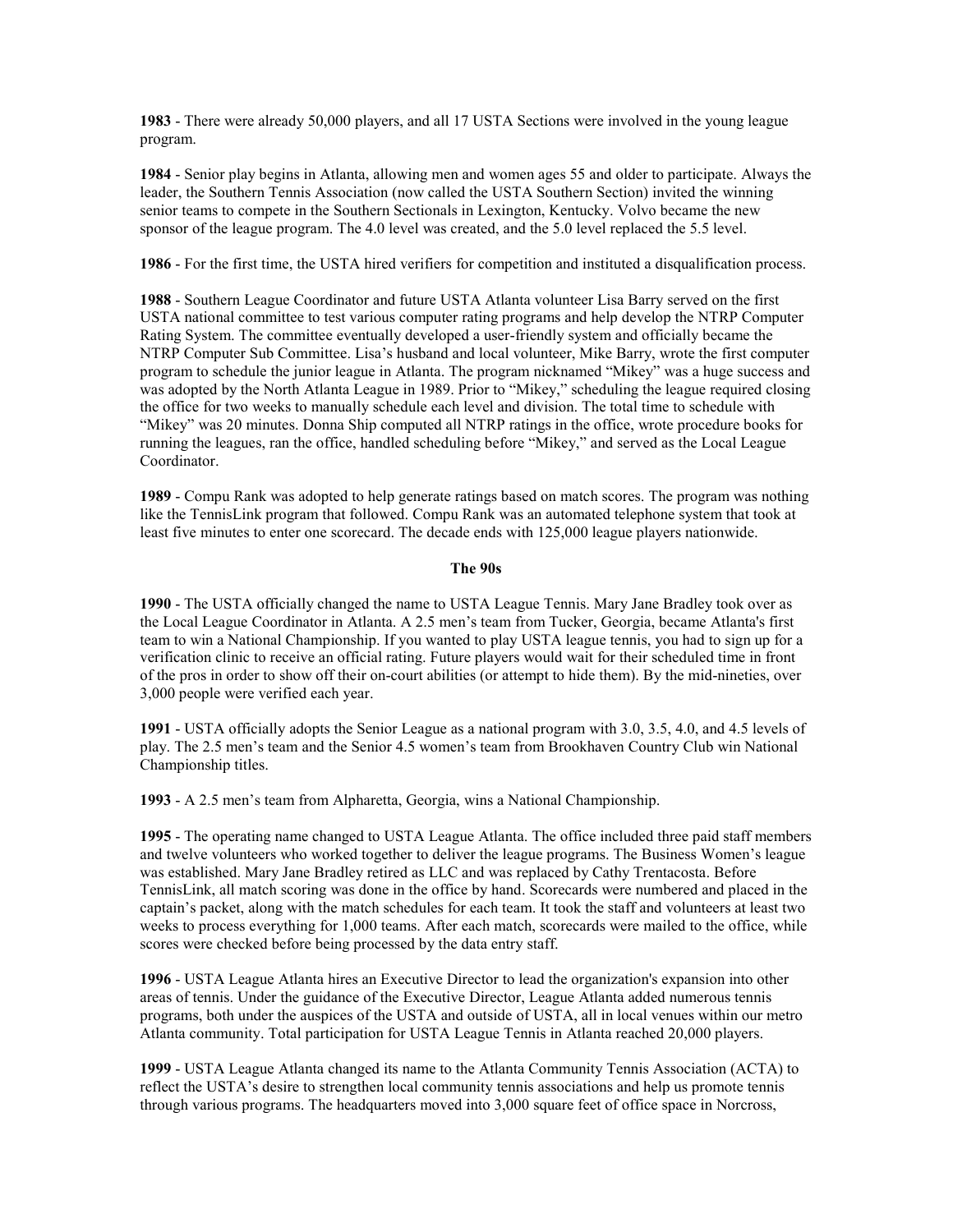Georgia. The Atlanta Community Tennis Association runs the most extensive USTA adult league tennis program in the nation. The organization offers additional non-USTA programs that include men and women of all age groups, children and high school students, and local pro-players. New programs emerge, such as the Pro-Challenge, Pre-Collegiate League, and the Singles League. Mixed Doubles becomes a national program with local, sectional and regional championships. The USTA Southern Section, always the innovator, started the mixed doubles league earlier in the decade and already had playoffs. The 3.0 men from Alpharetta, Georgia, won the National Championships. USTA Atlanta partnered with the Greater Atlanta Inner-City Games (GAICG) to offer organized tennis lessons and play for youngsters exposed to other non-traditional sports in the inner city of Atlanta. The program included year-round free lessons for hundreds of youngsters at area schools and recreation centers through internal funding and grants from foundations like the Arthur M. Blank Family Foundation and the GAICG. These lessons were part of the after-school program available to children in the inner city of Atlanta, where they find enriching activities and learning opportunities in a safe, secure environment. Tennis provided an opportunity for these children to develop sportsmanship, discipline, integrity, and interpersonal-relationship skills, all the things they need to succeed in life, as they learn to play the "game for a lifetime" together.

# **The 2000s and Beyond**

**2000** - Years in the planning, TennisLink becomes a reality and allows for automated score input. Ten USTA Sections adopted the program.

**2001** - Dynamic ratings were launched. USTA Southern Section went online with TennisLink after waiting until internet input capability and geographic scheduling became a part of the program.

**2002** - Verifications ended, and Self Ratings began. Due to the change in the program, participation in Atlanta exploded to 32,617 total league players. National participation reached half a million. Key volunteer, Adwynna MacKenzie, began a two-year term as the Local League Coordinator.

**2003** - A milestone for USTA Atlanta as total participation in all USA League Tennis programs surpassed 40,000 players. USTA Atlanta formed a youth foundation to help meet the needs of under-served children in the Metro Atlanta area. The mission was to promote higher education and combat truancy, juvenile delinquency, and teen violence by utilizing skills derived from the game of tennis through after-school sports programs, leadership development programs, and advanced skill development programs.

**2004** - USTA Atlanta was awarded the Community Tennis Association of the Year by USTA Georgia, USTA Southern, and the USTA. They also receive the Special Tennis Event of the Year. Kelly Michelson became the newest Local League Coordinator. Matt Olsen was hired as the USTA Atlanta Executive Director.

**2005** - USTA Atlanta created the "Laurie Futrell Spirit of Tennis Award" in honor of longtime volunteer Laurie Futurell. The first recipient of the award was Martha Buttorff, who helped form the first teams in the USTA league and served as our second president. The second annual "Spirit of Tennis Award" was given to Mac MacDougal for his outstanding leadership and service. The new Dave FM Corporate began its first season with 24 teams in the summer and a smaller fall season. USTA Atlanta receives the Atlanta Falcons Community Quarterback Award.

**2006** - USTA Atlanta participation once again surpasses the 40,000 mark. Beyond our successful USTA League programs, we offered a comprehensive menu of programs for seniors, adults, and juniors. Another highlight for our USTA League programs was our City Championships. Three thousand players and spectators enjoyed the long day of competition at DeKalb Tennis Center. USTA Atlanta capped off the year by being recognized as the USTA Member Organization of the Year and received the "Best of Atlanta" award from Atlanta Sports and Fitness.

**2007** - Chris Walling was named Local League Coordinator. USTA Atlanta was named the USTA National Organization of the Year.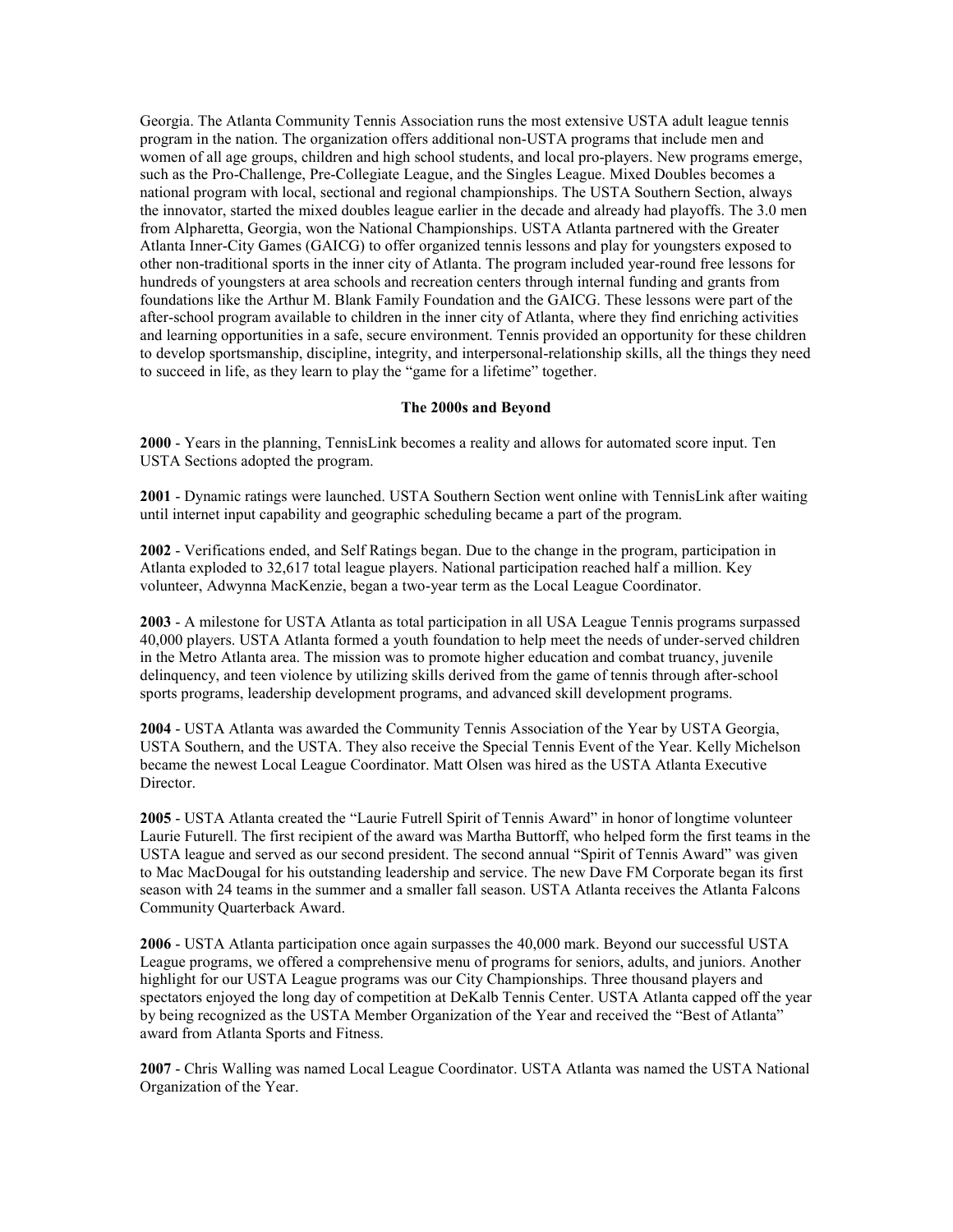**2008** - USTA Atlanta office is established in Dunwoody.

**2009** - Chris Walling, Director of Adult Leagues, wins the USTA Georgia LLC of the Year award and the USTA Southern LLC of the Year award.

**2010** - Karen Zuidema was hired as Director of Junior Leagues. USTA Atlanta took over Atlanta Tennis Association for Kids, and Junior Team Tennis (JTT) was formed.

**2011** - Tennis Apprentice program was introduced, and the first season was offered at Piedmont Park. "Praise!" the tennis program began and lasted 2.5 years. USTA Atlanta worked with each participating church recreation location to design the league's schedule, curriculum, and structure around the needs of that location. USTA Atlanta's goal for this league was to properly teach children ten and under the game of tennis by implementing specific guidelines. These guidelines incorporated a specific lesson plan to develop the children's physical, mental, and emotional maturity. Spiritual lesson plans could also be implemented into the curriculum at the discretion of the participating location. Each location was supplied with a ten and under coach, ten and under tennis equipment, information, and training to run a self-sustaining ten and under league. "Praise!" tennis was 100% customizable in catering to the participating facility's schedule, needs, and desires. Maegan Kulich named Local League Coordinator.

**2012** - USTA GA and Southern Member Organization of the Year. We were the first league to run a season under the new USTA National Age Restructuring changes. 8U Division was added to junior play.

**2013** - Inaugural season (summer) of the Red Hare Brewing Company Tennis League. USTA Atlanta partners with Atlanta Track Club and has a presence at the Peachtree Road Race. AYTEF wins the USTA Georgia NJTL Chapter of the Year Award.

**2014** - Maegan Kulich, Director of Adult Leagues, wins the USTA Georgia LLC of the Year award and the USTA Southern LLC of the Year Award. Cee Jai Jones, AYTEF, wins the USTA Georgia Richard C. Botsch Educational Merit Award.

**2015** - Chris Bryce becomes the new Executive Director of USTA Atlanta. AYTEF wins the USTA Georgia NJTL Chapter of the Year Award. Kristina Felton takes the reigns as AYTEF Executive Director. JTT 3-Day State Qualifier event introduced as the second advancing season of Junior Team Tennis. Previously, only the advanced teams from the summer season qualified for the state championships. With this event, we were able to qualify intermediate and advanced level teams. This event was introduced to get more advanced players involved in Junior Team Tennis. Amanda Hunt was named Junior League Coordinator.

**2016** - Jordan Dean was hired as Impact Coordinator, and Chris Clayton was hired as Program Coordinator.

**2017** - AYTEF's Volley Against Violence Atlanta wins USTA Georgia's Special Tennis Event of the Year Award. USTA Atlanta Adult League boundaries expand to include Douglas County and Paulding County (east of Hwy 61).

**2018** - Tuesday Tennis on the Turf launches at The Battery Atlanta during spring break and continues over the summer. This event brought free tennis instruction on the green space at The Battery to juniors. We had local tennis pros, USTA Atlanta volunteers, and USTA Atlanta staff come out and help make this event happen. Amanda Hunt, Director of Junior Leagues, wins the USTA Georgia LLC of the Year award and the USTA Southern LLC of the Year Award. USTA Atlanta's Tennis on the Turf wins the Special Tennis Event of the Year Award from USTA Georgia. The Junior Team Tennis summer season format changed to single-gender. Previously, the summer season was coed, but we now offered a girl's league and a boy's league. All players received t-shirts to "kick-off" the new summer format. In the fall, the West Cobb League was introduced for 10U and 12U teams as frustrations with ALTA travel prompted John Irvin, a tennis pro in the Acworth area, to approach us with the idea. Jordan Dean was promoted to the first Director of Marketing role. Andrew Shahan began his role as Executive Director of Atlanta Youth Tennis and Education Foundation. USTA Atlanta office moved to Peachtree Corners, GA.